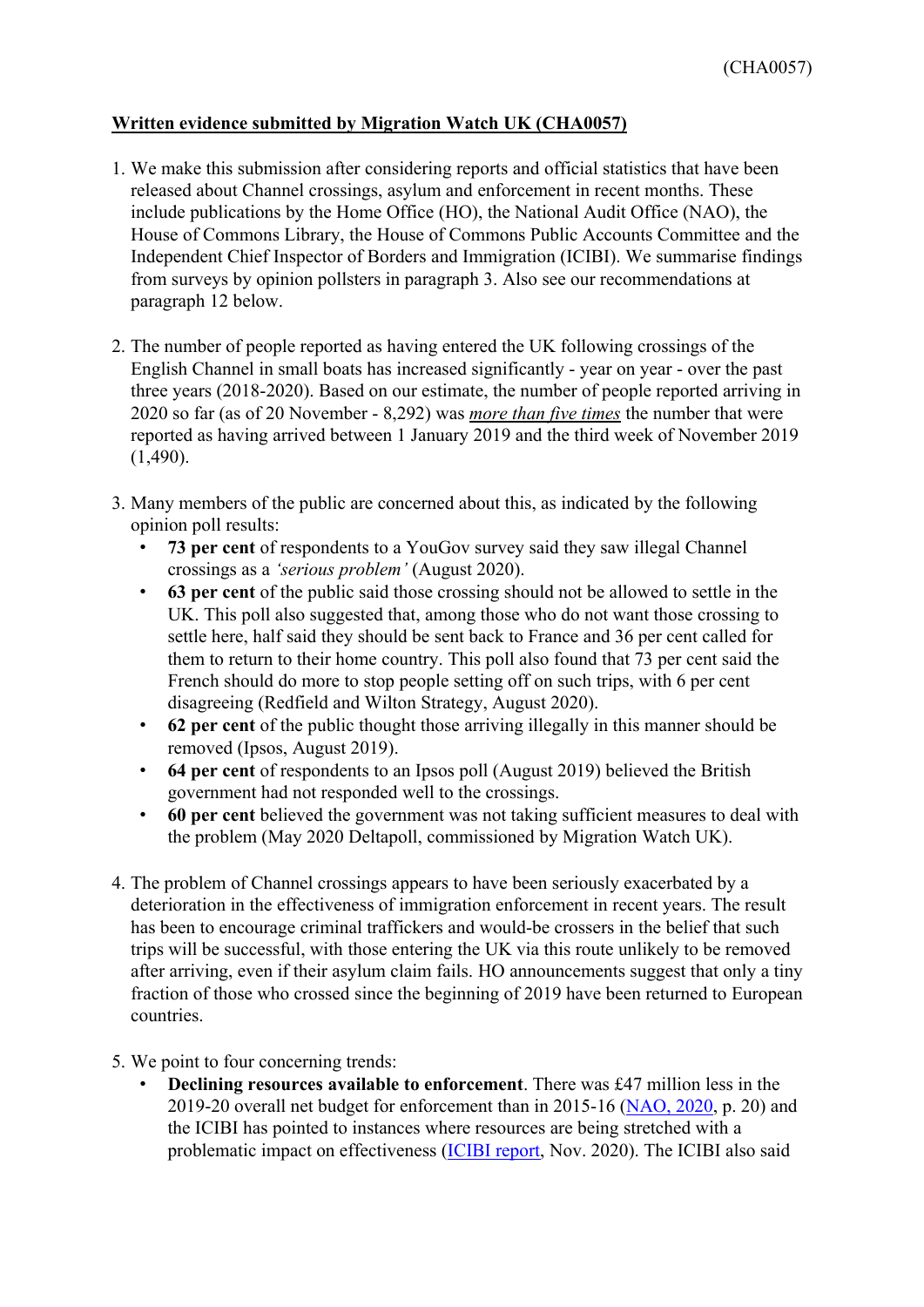that port staff had suggested that Border Force seemed to have been *'resourced to fail'* by the previous government *[\(ICIBI](https://assets.publishing.service.gov.uk/government/uploads/system/uploads/attachment_data/file/755272/ICIBI_An_inspection_of_South_Coast_Ports.pdf) [report,](https://assets.publishing.service.gov.uk/government/uploads/system/uploads/attachment_data/file/755272/ICIBI_An_inspection_of_South_Coast_Ports.pdf) Nov. 2018, p. 16).* 

- **A reduction in staff**. Between 2015-16 and 2019-20, Immigration Enforcement reduced its headcount by 5%. The volume of work means that '*some opportunities to apprehend people who are in the UK illegally, or to stop clandestine entry, may be missed'*. Meanwhile Immigration Compliance and Enforcement [or ICE] teams... *'completed fewer visits in 2019 than in the previous four years'.* NAO adds that [IC](https://www.nao.org.uk/wp-content/uploads/2020/06/Immigration-enforcement.pdf)E teams *'do not have the capacity to undertake all tasks requested of them'* [\(NAO,](https://www.nao.org.uk/wp-content/uploads/2020/06/Immigration-enforcement.pdf) [2020,](https://www.nao.org.uk/wp-content/uploads/2020/06/Immigration-enforcement.pdf) pp.32 & 47).
- **Insufficient measures to prevent absconding**. As the government has [said:](https://www.parliament.uk/business/publications/written-questions-answers-statements/written-question/Lords/2020-04-23/HL3389/) '*Detention plays a key role in securing our borders and maintaining effective immigra[t](https://assets.publishing.service.gov.uk/government/uploads/system/uploads/attachment_data/file/807126/6.5571_HO_Annual_Report_201920_WEB.PDF)ion control'*. Given this, it seems contradictory for the HO to have [said](https://assets.publishing.service.gov.uk/government/uploads/system/uploads/attachment_data/file/807126/6.5571_HO_Annual_Report_201920_WEB.PDF) that it is *'delivering a reduction… in the numbers of those detained'.* Detention is vital for guarding against absconding and should be used more, not less. A 2017 ICIBI report [revealed](https://assets.publishing.service.gov.uk/government/uploads/system/uploads/attachment_data/file/656588/An_Inspection_of_Home_Office_s_ROM_processes.pdf) [\(](https://assets.publishing.service.gov.uk/government/uploads/system/uploads/attachment_data/file/656588/An_Inspection_of_Home_Office_s_ROM_processes.pdf)p. 23 of link) that there were 55,974 absconders among the reporting population. The ICIBI also recently [said](https://assets.publishing.service.gov.uk/government/uploads/system/uploads/attachment_data/file/933953/An_inspection_of_the_Home_Office_s_response_to_in-country_clandestine_arrivals___lorry_drops___and_to_irregular_migrants_arriving_via__small_boats_.pdf) some HO staff *'felt that more use could be made of detention for small boats migrants who were considered to be removable'.* The government spent £40 million (21%) less on detention in 2019-20 than in 201516. The detention estate has been reduced by 40% since 2015 ([NAO,](https://www.nao.org.uk/wp-content/uploads/2020/06/Immigration-enforcement.pdf) [2020,](https://www.nao.org.uk/wp-content/uploads/2020/06/Immigration-enforcement.pdf) p. 37). Also relevant is the failure to replace the detained fast-track appeal process which meant asylum claimants could be detained if a quick decision was likely. Appeals could be completed within 12 working days from the moment of the initial decision until conclusion of their First-tier Tribunal appeal. This process was suspended in 2015 following a court judgment. However, amended proposals were never enacted.
- **A fall in removals of failed asylum claimants** Declining use of detention may, with other factors, have helped to lower the number of removals of failed asylum claimants. Enforced removals of failed asylum claimants fell from 6,432 in 2009 to 1,742 in 2018 [\(HO](https://www.gov.uk/government/publications/immigration-statistics-year-ending-december-2018/how-many-people-are-detained-or-returned) [statistics\)](https://www.gov.uk/government/publications/immigration-statistics-year-ending-december-2018/how-many-people-are-detained-or-returned). The figures for 2019 and 2020 are not clear as the HO appears to have stopped separating its summary returns data into distinct asylum and non-asylum categories. Despite this, it seems likely that asylum-related removals fell further during 2019/20. In the year to March 2020 total enforced returns fell to the lowest level since records began (6,778) - 21% lower than the previous year ([HO](https://www.gov.uk/government/publications/immigration-statistics-year-ending-march-2020/how-many-people-are-detained-or-returned) [statistics\)](https://www.gov.uk/government/publications/immigration-statistics-year-ending-march-2020/how-many-people-are-detained-or-returned). It is notable that only 24% of the total of 7,319 enforced removals in 2018 were asylum-related - a decline from when they accounted for more than half of total enforced removals during the period between 2004 and 2006 [\(HO](https://www.gov.uk/government/publications/immigration-statistics-year-ending-december-2018/how-many-people-are-detained-or-returned) [statistics\).](https://www.gov.uk/government/publications/immigration-statistics-year-ending-december-2018/how-many-people-are-detained-or-returned)
- 6. We are also concerned that this decline in the effectiveness of enforcement (especially since 2018) has occurred during a period in which our asylum system appears to face abuse from a number of 'spurious' claims (according to various statements by the Home Office) and has also witnessed a substantial increase in workload, with a rapid rise in the number of asylum applications awaiting initial decision between 2015-16 and 2019-20. This was revealed in HO's latest release of [Immigration](https://www.gov.uk/government/publications/immigration-protection-data-august-2020) [&](https://www.gov.uk/government/publications/immigration-protection-data-august-2020) [Protection](https://www.gov.uk/government/publications/immigration-protection-data-august-2020) [data](https://www.gov.uk/government/publications/immigration-protection-data-august-2020) (August 2020). Claims awaiting initial decision rose from 11,797 in Quarter 2 2015 to 42,745 in Quarter 2 2020.

## **Reported nationalities of those crossing**

7. We take note of a [letter](https://committees.parliament.uk/publications/2333/documents/22962/default/) [from](https://committees.parliament.uk/publications/2333/documents/22962/default/) [the](https://committees.parliament.uk/publications/2333/documents/22962/default/) [Home](https://committees.parliament.uk/publications/2333/documents/22962/default/) [Office](https://committees.parliament.uk/publications/2333/documents/22962/default/) [to](https://committees.parliament.uk/publications/2333/documents/22962/default/) [this](https://committees.parliament.uk/publications/2333/documents/22962/default/) [Committee,](https://committees.parliament.uk/publications/2333/documents/22962/default/) dated September 2020, which revealed that 51% of the total of 4,611 reported crossing in the period Q1 2018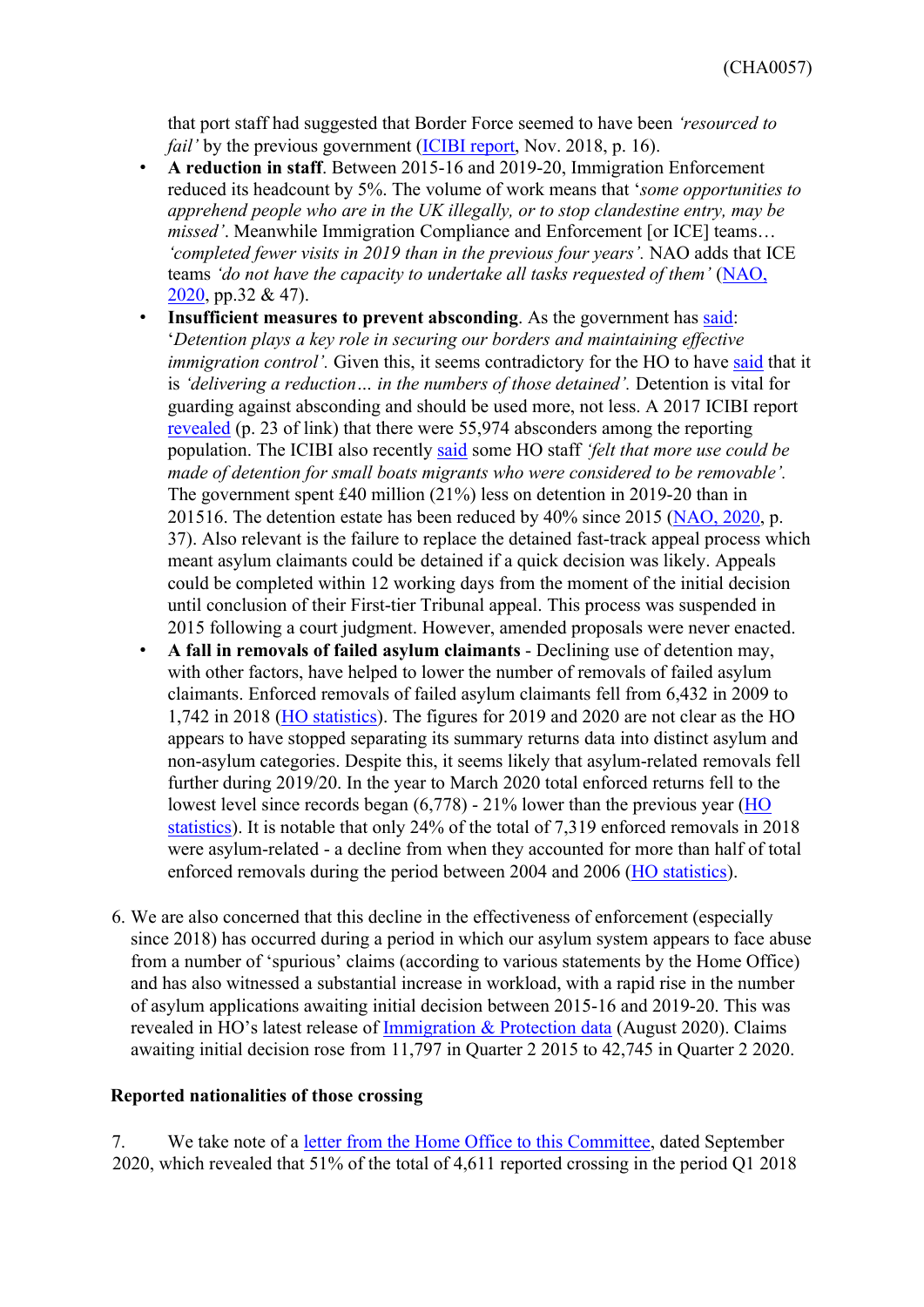to Q2 2020 were understood to be Iranian (2,362), with Iraqis as the next most common nationality (accounting for 1,211, or 26%). It is also notable that the number of migrants from 'other nationalities' grew from just 7 in Q1 2020 to 245 in Q2 2020. The suggestion that a wider range of nationalities appear to have been crossing the Channel in small boats recently has been echoed both by the ICIBI and the leader of Kent County Council.

8. Grant rates differ significantly as the protection requirements of specific nationalities or individuals vary. Of those nationalities that commonly claim asylum in the UK, Libyans (98%) and Syrians (96%) typically have high grant rates at initial decision. The HO has said that nationals of Iran, Afghanistan, Eritrea, Vietnam, Sudan and Syria have a grant rate at the initial stage of more than 50%. Applicants from these countries are more likely than not to be granted protection at this stage. Meanwhile, nationals of India (3%), China (19%) and Bangladesh (16%) typically have low grant rates.

## **Risk of Channel route being used for illegal economic migration**

9. Reports in the media suggest that the 'other nationalities' referred to by the Home Office include Egyptians, Algerians, Kuwaitis, Gambians, Bissau-Guineans, Malians, Bangladeshis, Somalis, Côte D'Ivorians, Guineans, Turks, Ethiopians, Albanians, Indians and those from South Sudan. Some Channel migrants may have originally travelled into Europe across the Mediterranean - via Western and Central routes - from Libya, Morocco or Tunisia. In 2020 (by November), approximately 68,700 people were reported as having crossed via such routes into Spain, Italy and Malta ([UNHCR](https://data2.unhcr.org/en/situations/mediterranean) [Mediterranean](https://data2.unhcr.org/en/situations/mediterranean) [Tracker\)](https://data2.unhcr.org/en/situations/mediterranean).

10. The UNHCR has previously pointed to 'economic reasons' as the most prominent factor motivating people who were gathering in Libya in 2016 to originally leave their country. A report commissioned by the UNHCR stated in 2017: *"Foreign nationals coming to Libya are predominantly young, single men with a low level of education. A majority report moving to or migrating through Libya for economic reasons."* Points of origin for those departing their country for economic reasons included Niger, Chad, Sudan, Egypt, Tunisia, Nigeria, Guinea, Côte d'Ivoire, The Gambia, Senegal, Ghana, Mali and Cameroon [\(Report](https://www.altaiconsulting.com/wp-content/uploads/2017/08/2017_Mixed-Migration-Trends-in-Libya-Final-Report-Web.pdf) [commissioned](https://www.altaiconsulting.com/wp-content/uploads/2017/08/2017_Mixed-Migration-Trends-in-Libya-Final-Report-Web.pdf) [by](https://www.altaiconsulting.com/wp-content/uploads/2017/08/2017_Mixed-Migration-Trends-in-Libya-Final-Report-Web.pdf) [UNHCR,](https://www.altaiconsulting.com/wp-content/uploads/2017/08/2017_Mixed-Migration-Trends-in-Libya-Final-Report-Web.pdf) 2017, p. 15).

11. According to media reports, a number of those crossing from Northern Europe to the UK via the Channel may have previously attempted to claim asylum in other European countries, particularly in Germany, but without success. If so, this may represent, in part, a secondary movement resulting from the EU migrant crisis that reached a peak in 2015 but which has seen around 1.9 million migrants cross irregularly via land and sea into Europe since the start of 2014. This is concerning since such a cohort may not be genuine refugees but instead may be looking to 'asylum shop' (e.g. in the UK) despite a previous claim or claims for protection having been turned down in another European country, and perhaps in multiple countries.

## **Suggestions for action**

12. The current clear and well-documented decline in the effectiveness of enforcement needs to be reversed, while there needs to be a marked improvement in the efficiency of the asylum system. In order to turn things around, we suggest three goals:

a) Speed up the consideration of asylum applications;